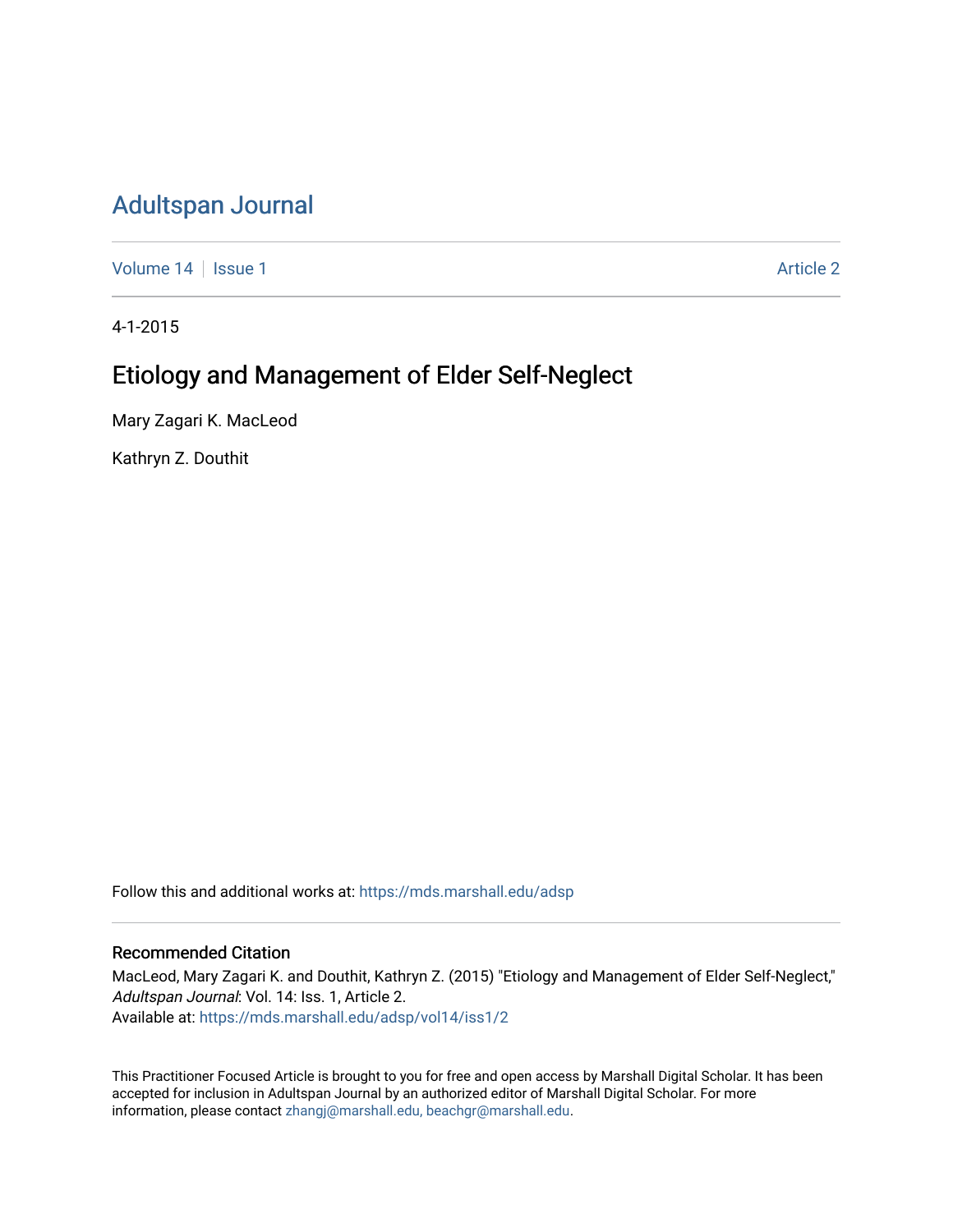# **Etiology and Management of Elder Self-Neglect**

# **Mary Zagari K. MacLeod and Kathryn Z. Douthit**

*This article addresses the challenges of defining and accurately identifying elder self-neglect and explores an interdisciplinary team model, including counselors and mental health professionals, designed to implement prevention and intervention strategies. The challenge of striking a balance between the need to respect the individual elders' autonomy and the need to attend to their health care needs is underscored.*

*Keywords:* elder self-neglect, older adults, interdisciplinary, public health, prevention

Approximately 1 million cases of elder self-neglect (ESN) are reported in the United States each year (Iris, Ridings, & Conrad, 2009). Estimates indicate that 50% of all reported elder abuse and neglect cases are related to ESN (Naik, Burnett, Pickens-Pace, & Dyer, 2008). Surprisingly, self-neglect occurs more frequently in older adults than any other form of abuse or neglect (O'Brien, 2010) and is a public health issue that crosses all demographic and socioeconomic strata of the aging population (Mosqueda & Dong, 2011). With the aging baby boomer population entering retirement and living longer than previous generations (Spira, 2001; U.S. Census Bureau, 2011), dwindling state and federal resources (Koenig, George, & Schneider, 1994), and an increasingly geographically dispersed family structure (O'Brien, 2010), it follows that the number of older Americans unable to meet their personal or functional needs and the incidence of ESN will increase. ESN is thus becoming a public health crisis in need of urgent attention.

One of the greatest challenges is identifying ESN in its earliest stages with the aim of averting potentially disastrous outcomes. This challenge is because of ESN's slow, insidious progression and its consequent failure to capture the attention of mental health professionals, health care workers, adult children, and public health agencies (Bartley, O'Neil, Knight, & O'Brien, 2011). To meet the challenges of the impending crisis of ESN among the aging population, counselors need to be able to identify cases of self-neglect, learn how

*Mary Zagari K. MacLeod and Kathryn Z. Douthit, The Margaret Warner Graduate School of Education and Human Development, University of Rochester. Correspondence concerning this article should be addressed to Mary Zagari K. MacLeod, The Margaret Warner Graduate School of Education and Human Development, University of Rochester, Rochester, NY 14623 (e-mail: Mary\_KampfMacLeod@urmc.rochester.edu).*

*© 2015 by the American Counseling Association. All rights reserved.*

**ADULTSPAN***Journal April 2015 Vol. 14 No. 1* **11**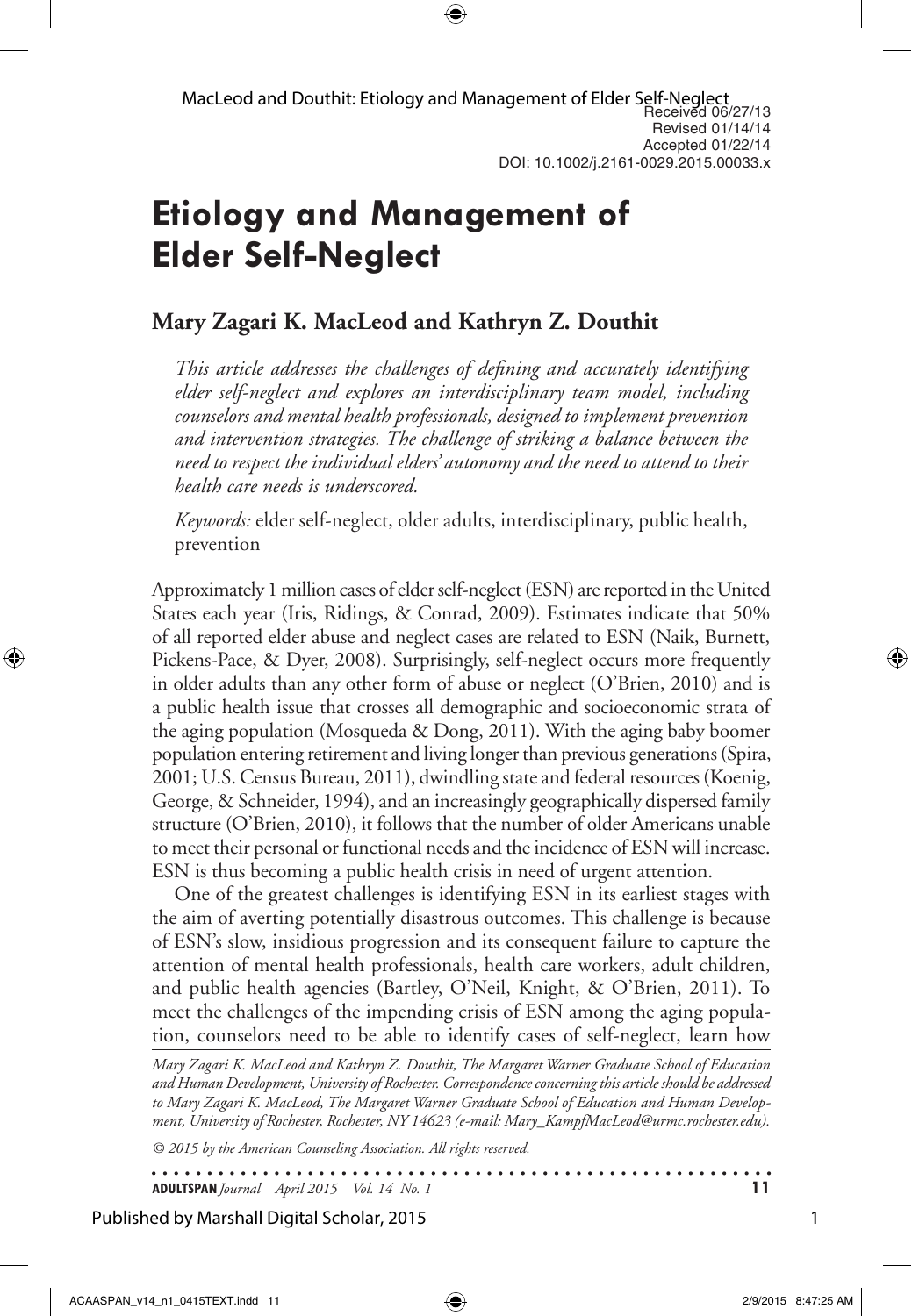to effectively manage this phenomenon, and, ideally, have the knowledge to implement preventive strategies.

The underlying problems of older adults displaying the symptoms of ESN can often be conceptualized as psychological and include diagnoses related to forms of dementia, depression, and alcoholism. Unlike ESN, these psychological diagnoses are well defined and come with long-established, empirically supported intervention strategies. In contrast, the complex behavior patterns associated with ESN make identification and intervention more challenging. In light of these challenges, this article aims to increase counselors' awareness concerning ESN by addressing the following: (a) current thinking regarding defining and identifying ESN, (b) the etiology of ESN, (c) complexities raised in the absence of a standardized definition, (d) the importance of interventions that use a multidisciplinary health team that includes mental health counselors, and (e) the utility of instituting preventive measures while balancing the complex ethical issues that arise.

# **Defining ESN**

A logical first step in understanding ESN is to present its definition and identifying features. Unfortunately, because there is no universal or commonly used definition of ESN, the task of defining and identifying presents a significant challenge. In 1960, when awareness of ESN began to emerge, the United States and Great Britain coined the expressions "social breakdown syndrome" and "senile breakdown" when referring to apparent cases of self-neglect and used the term "diogenes syndrome" (Dyer, Goodwin, Pickens-Pace, Burnett, & Kelly, 2007, p. 1671) for extreme cases where individuals hoard, in addition to living in squalor. More recently, the National Association of Adult Protective Services Administrators (see Duke, 1997) defined self-neglect as the result of an adult's inability, due to physical disability or diminished mental capacity, to perform essential self-care tasks, including those related to nutrition, clothing, shelter, and medical care; to obtain goods and services necessary to maintain physical health, mental health, emotional well-being, and general safety; and/or to manage financial affairs. Duke (1997) noted that it is also common among people who self-neglect to resist contact with others, be disinclined to share personal information, minimize or deny risk of harm in their actions, be reluctant to receive social or in-home services, and refuse to submit to health care evaluations. One of the difficulties in defining self-neglect is that neglect is a concept that varies in relation to context. "Self-neglect highlights the crucial role that community members play, not just in relation to services, but as definers of what is and is not to be tolerated in their neighborhood" (May-Chahal & Antrobus, 2012, p. 1478).

O'Brien, Thibault, Turner, and Laird-Fink (1999) clarified the definition of ESN and underscored five attributes that must be present for an identification of self-neglect to occur. The attributes are the following: (a) Behaviors displayed by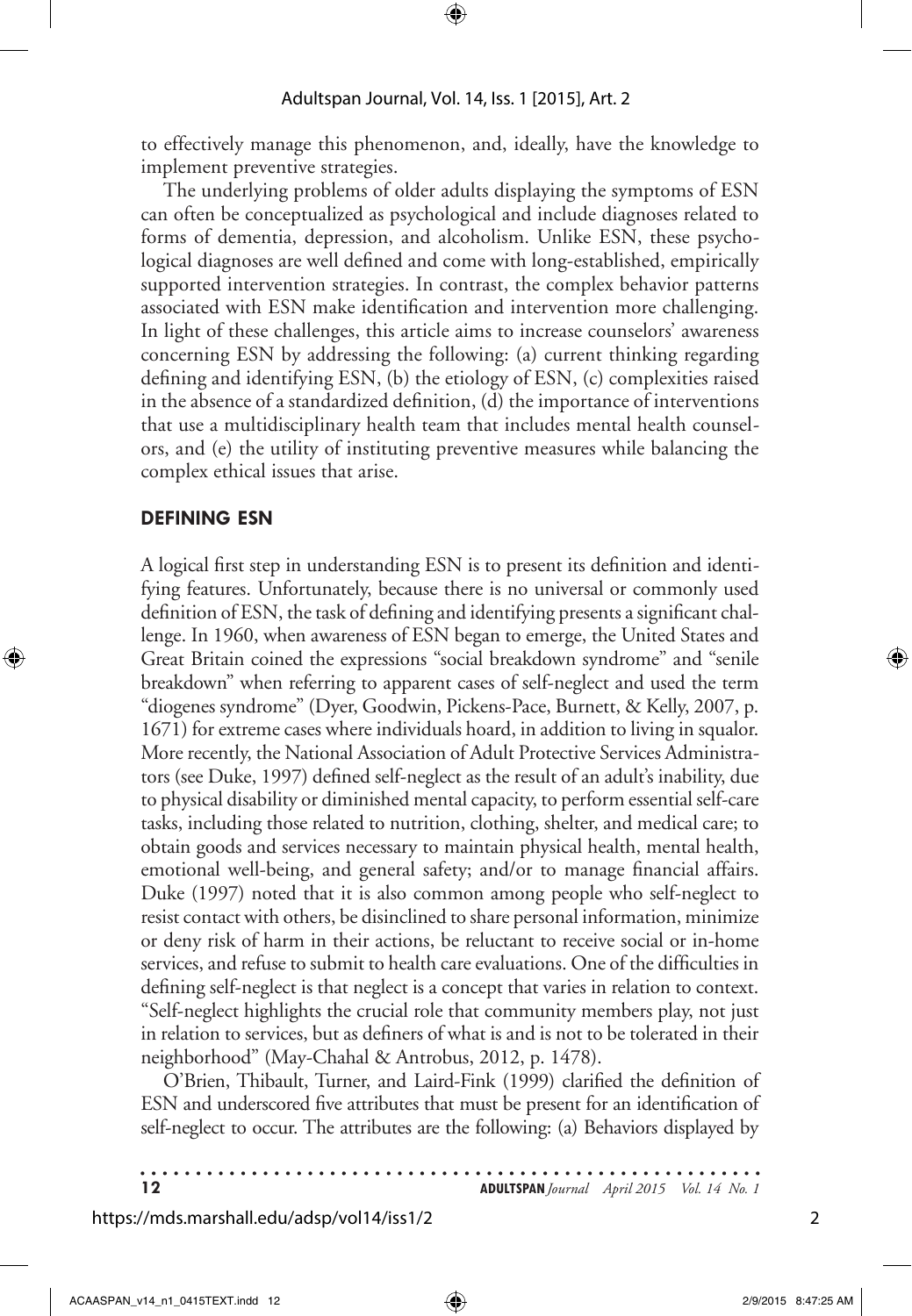the individual have the potential to be harmful or life threatening, (b) the individual gives no specific purpose as to the reason for engaging in the behavior, (c) behavior by the individual is not intended to end his or her life immediately, (d) an accumulation of effects of the behavior is realized over time, and (e) behaviors occur in a repetitive pattern that neglect several dimensions of self-care needs. Oftentimes, ESN is identified when there is a shift in one's formally held standards of home and personal hygiene, at which point a red flag is raised to an attentive observer. Although most professionals are inclined to define ESN in reference to the inability to care for one's self because of depleted personal resources, such as family support or transportation, other explanations for the phenomenon have emerged from research. For example, Dyer, Goodwin, et al. (2007) found that some adult protective service workers believe elder abuse and neglect are the result of inadequate structural social supports rather than an inherent person-related problem. Likewise, Choi, Kim, and Asseff (2009) attributed ESN to public policies that fail to address the needs of older adults rather than the shortcomings of the individual and family.

Typically, individuals do not self-neglect when they understand the ultimate consequences of their actions; this type of intentional self-harm is more in line with suicidal ideation or intent. However, everyone self-neglects at one point or another, ranging from acts such as exceeding the speed limit to indulging in tasty yet unhealthy foods or postponing seeing the doctor because of time constraints (O'Brien et al., 1999). Hence, a threshold needs to be exceeded before the label of self-neglect is attached, and a degree of subjectivity is thus introduced into the assessment process. That is, questions are raised regarding how a threshold is defined and by whom and whether the threshold is cross-culturally applicable.

Despite all the definitions and characteristics of ESN that have been discussed, the question still remains as to whether a minimally experienced mental health or health care provider would be able to reliably identify ESN. According to Dyer et al. (2006), because many agencies and interdisciplinary teams have no validated screening procedures for ESN, they must rely on "gut feelings" that lend themselves to discrepancies and subjective assessments.

## **Identifying ESN**

In addition to the lack of consensus in defining ESN, there is no single reliable tool to identify it (Dyer et al., 2006) or to measure its severity (Poythress, Burnett, Naik, Pickens, & Dyer, 2006). Without a valid and reliable tool to detect and rate the severity of ESN cases, it is challenging to implement preventive measures or to provide effective treatment. Both Naik et al. (2008) and Dyer and Goins (2000) discussed various assessment tools that can be used in combination, such as the Kohlman Evaluation of Living Skills (KELS; Kohlman Thomson, 1993) and the Texas Elder Abuse and Mistreatment Battery (TEAM; Texas Elder Abuse and Mistreatment Institute, n.d.). KELS assesses five areas: self-care, safety and health, money management, transportation/telephone access, and work and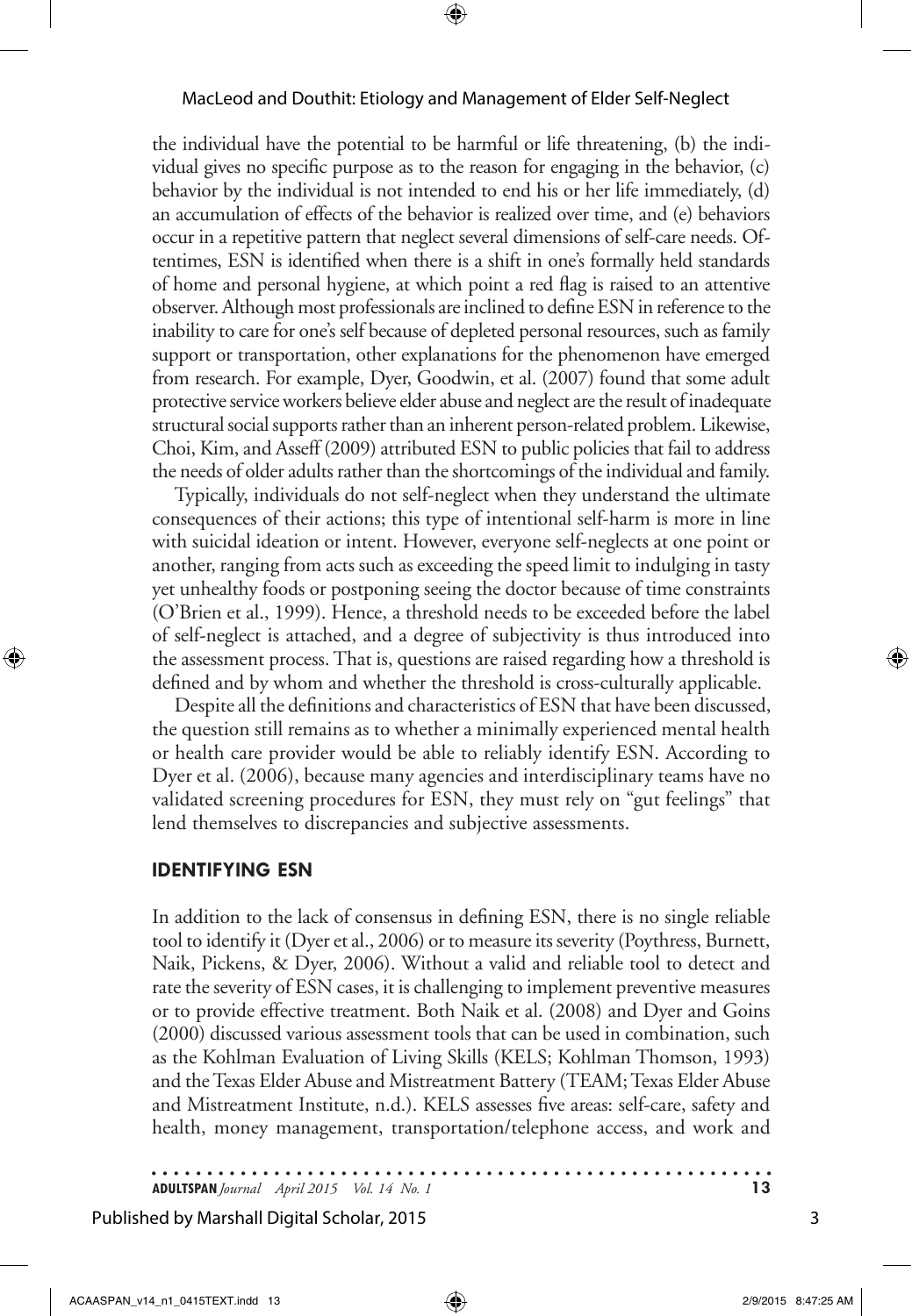## Adultspan Journal, Vol. 14, Iss. 1 [2015], Art. 2

leisure. TEAM is a comprehensive tool that uses several well-validated tests in combination to assess psychosis, alcoholism, dementia, depression, cognition, executive function, physical performance, psychiatric symptoms, and quality of life. A comprehensive screening tool developed by Dyer et al. (2006), called the Consortium for Research in Elder Self-Neglect of Texas–Self-Neglect Severity Scale (CREST-SSS), identifies the presence and severity of self-neglect by examining the upkeep of one's environment, personal hygiene, and cognition. However, Dyer et al. noted that cross-validation of the CREST-SSS's performance is necessary in future research. Additionally, without having a universal definition of selfneglect, this scale relies largely on subjective observation (Mosqueda et al., 2008). Because of the significance of ESN as a public health issue, a valid and reliable tool is essential, and it is hoped further research will work toward developing this resource. Such a tool would most likely reflect the interdisciplinary nature of ESN and would hence be the work of an interdisciplinary team of clinical researchers.

# **Etiology**

The root causes of ESN, discussed in detail in this section, have a complex ecology. In general, there are commonly accepted risk factors, such as age; dependency; functional and medical decline; mental health issues, including personality disorders, living alone, isolation, alcohol/drug abuse, poverty, and cognitive impairment resulting in confusion; and other symptoms of dementia (Dyer & Goins, 2000). "Depression and dementia have been shown to be independent predictors of this type of behavior, which carries with it a high risk of mortality and nursing home placement" (Bartley et al., 2011, p. 2163). To explore the etiology of ESN more specifically, we consider four status domains, including social, functional, mental health/cognition, and medical causes.

## **Social Causes**

Within the social domain, there are multiple factors that potentially contribute to ESN, ranging from social isolation to financial hardship. Mauk (2012) cited social isolation as an important criterion for ESN, whereas Iris et al. (2009) asserted that living arrangement is the single most important predictor of ESN. When an older adult is living alone, he or she is at greater risk for limited access to needed support services because of the inability to complete the tasks needed to obtain them. For example, an older woman no longer able to drive and not wanting to ask family members to assist for fear that they are too busy with their own lives consequently fails to fill her necessary prescriptions, go to the grocery store, visit her dentist, or make scheduled doctor visits. Because older adults want to maintain control and autonomy, they may place themselves at higher risk of self-neglect by refusing help when it is offered.

Family involvement or noninvolvement is often a key component of ESN. With society becoming more mobile and dispersed, it is common for family members to live many miles away from each other. Generations ago, it was common for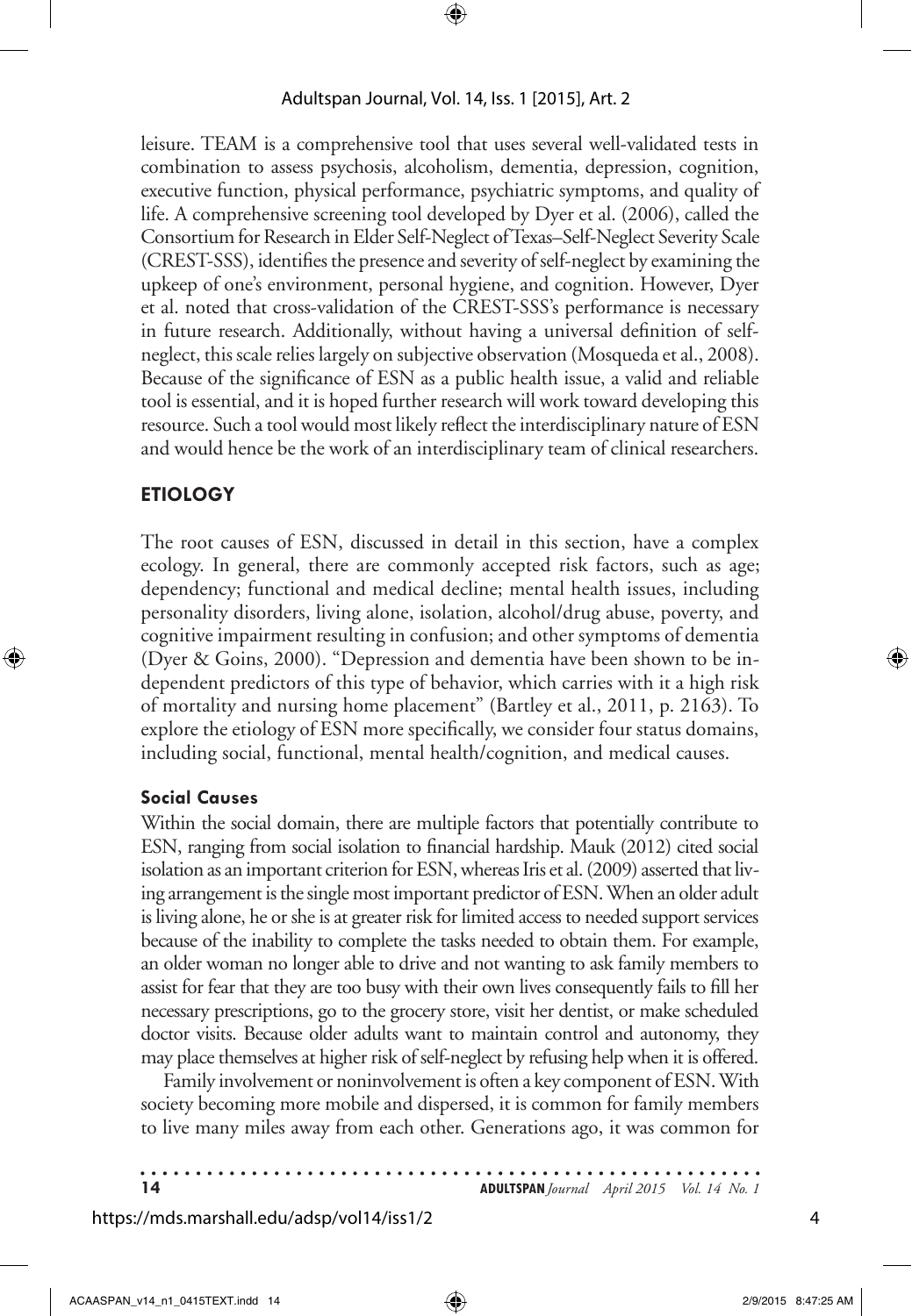extended families to live nearby or even within the same home. The distancing of family puts older adults at greater risk of living alone and with fewer reliable supports. Family breakdown can also precipitate social exclusion, particularly among individuals ages 80 and older (Smeaton, 2011). In some extreme instances, family conflict can contribute to a situation in which an older adult is completely cut off from family attachments, leaving him or her vulnerable to social isolation.

A study in Texas by Choi et al. (2009) explicitly attributes ESN to older adults' and their families' inability to pay for essential goods and services. The study asserted that inadequate public policy coverage for the elderly is a significant cause of ESN. For example, Medicare, a federally funded program, oftentimes does not cover services and supports outside the medical realm. Medicare may cover shortterm home care services if there is a skilled need (dressing changes, intravenous intervention, and physical therapy) but will not cover the cost of needed social support services. Frequently, the older adult cannot afford to pay privately for these social supports, such as day programs, as a way to prevent social isolation. Additionally, most older adults depend on their federally funded social security check, which does not adjust to the rising cost of medications. This fact places them at risk for not being able to afford their much-needed medications, even in the case of life-threatening conditions. In these cases, older adults may have to choose between medications, food, and utilities. An example of particular relevance to Texas relates to policies governing prescription coverage. Whereas states like New York do not limit Medicaid prescription coverage, Texas limits prescription coverage to three per month. In light of these policy-related hardships, Choi et al. strongly suggested that health care providers advocate at both the federal and state level to expand older adults' Medicaid coverage for essential goods and services.

# **Functional Causes**

A study by Naik et al. (2008) uncovered evidence of an association between ESN and impairments in activities of daily living (ADLs), although they underscored that their study cannot distinguish whether self-neglect is the cause or effect of functional impairment. It follows that older adults would be at greater risk for self-neglect if they are functionally impaired, especially if they are also living alone. Unfortunately, many older adults cannot afford to pay privately for assistance with ADLs such as bathing, dressing, laundry, and home cleaning as a mechanism to ensure optimum functional status. Individuals who do not have the physical ability to clean themselves or their living environment will eventually become unclean and live in an unkempt environment. In addition, older adults who self-neglect, for example, by compromising their nutrition, may over time become physically debilitated and weak, which may further contribute to their functional impairment.

# **Mental Health, Cognitive, and Medical Causes**

The etiologies of ESN under the mental health/cognition domain, including dementia, psychosis, alcoholism/drug abuse, depression, and decreased executive

**ADULTSPAN***Journal April 2015 Vol. 14 No. 1* **15**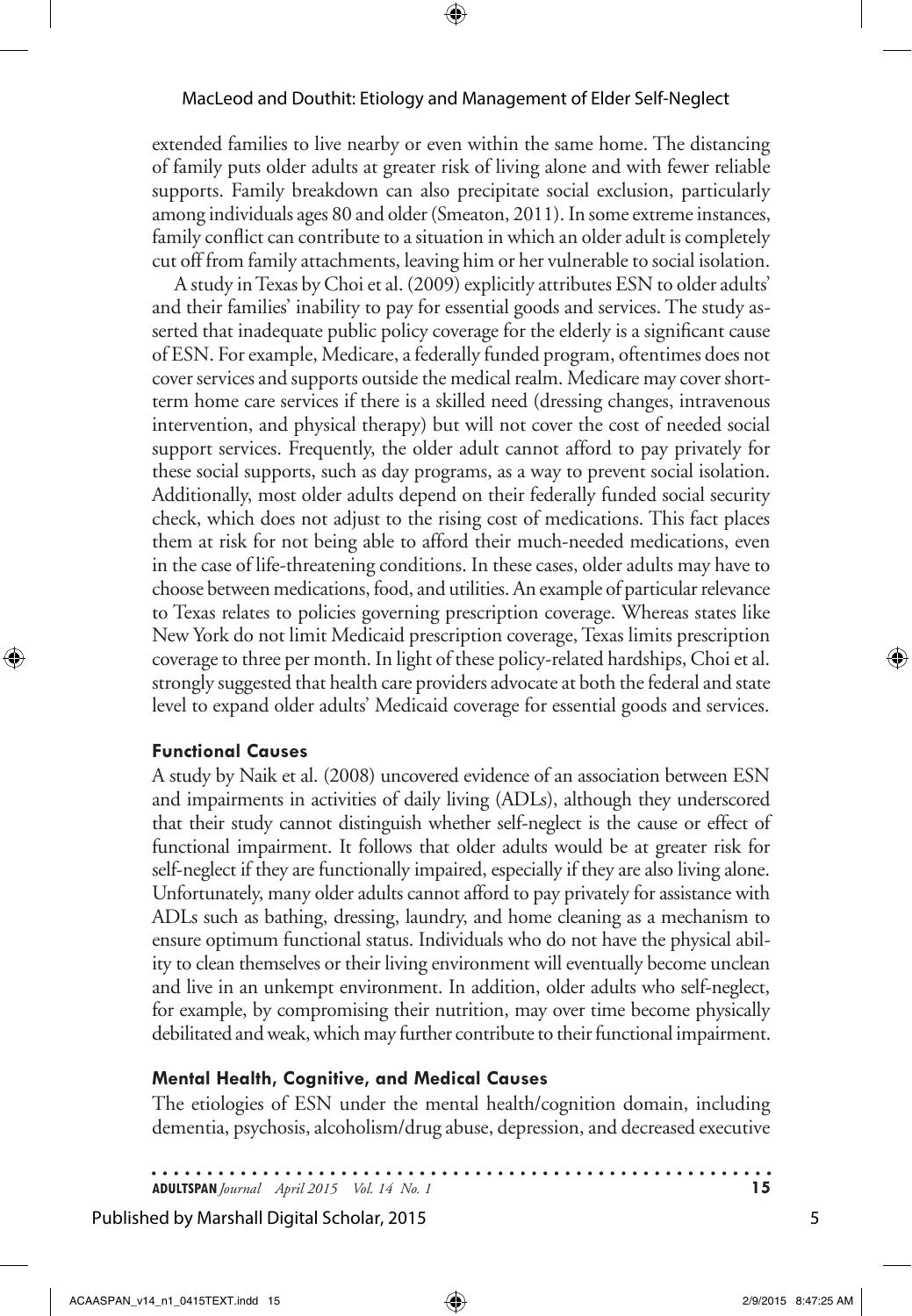functional abilities, often share a blurred boundary with the medical domain. However, some mental health concerns may rest solely within the mental health/ cognitive domain. For example, O'Brien et al. (1999) asserted that a maladaptive personality predisposes individuals to self-neglect in late life. Older adults who have had lifelong eccentricity may have established reclusive lives, making them more prone to ESN in later years. These individuals are likely to be socially isolated and apt to refuse services. More generally, people who exhibit maladaptive personality styles not extreme enough to qualify for a diagnosis of a mental disorder may self-neglect because of their underdeveloped interpersonal skills and discomfort in social settings, both of which can, in turn, lead to unmet needs. Personality characteristics that predispose individuals to ESN include aloofness, shrewdness, suspiciousness, being poorly integrated, lacking stability, seriousness, aggressiveness, and having a tendency to distort reality (O'Brien et al., 1999). Because of these characteristics, afflicted individuals will most likely respond less adaptively to common stressors that are often encountered by older adults, such as the loss of a loved one or retirement. They may mount an active expression of resentment or withdrawal from the community as a way to regain independence and control over their own situation and choices (O'Brien et al., 1999).

ESN is also associated with depression, dementia, alcohol/drug abuse, and psychosis (Dyer et al., 2006). It follows that when an individual's perception of reality is distorted or he or she lacks the cognitive abilities needed to make sound decisions, he or she would be at higher risk of ESN and oftentimes may fail to recognize dangerous situations. Older adults with dementia may forget to shower or take their medications, thus putting themselves at risk of harm. Persons with depression may be put at risk because they are not motivated to cook for themselves or to seek social contacts. Drug and alcohol abuse can lead directly to ESN or can be used to mask depression, a condition that leaves one vulnerable to self-neglect.

Dyer, Goodwin, et al. (2007) suggested that executive dysfunction may be one of the root causes of ESN. They maintained that specific regions of the frontal lobe, a part of the brain associated with executive function, are related to behaviors that impair ADLs (e.g., judgment and insight). Diabetes, stroke, head trauma from a fall, cardiovascular disease, and normal aging processes are a few examples of possible causes contributing to damage in the frontal lobe. Because of the medical issues described, there is a clear need for collaboration between mental health professionals and physicians in providing comprehensive gerontological care.

# **Counselors, Primary Care Physicians, and the Value of Interdisciplinary Teams**

Typically, older adults seek help from their primary care physicians (PCPs) when attempting to manage either physical or psychological problems. There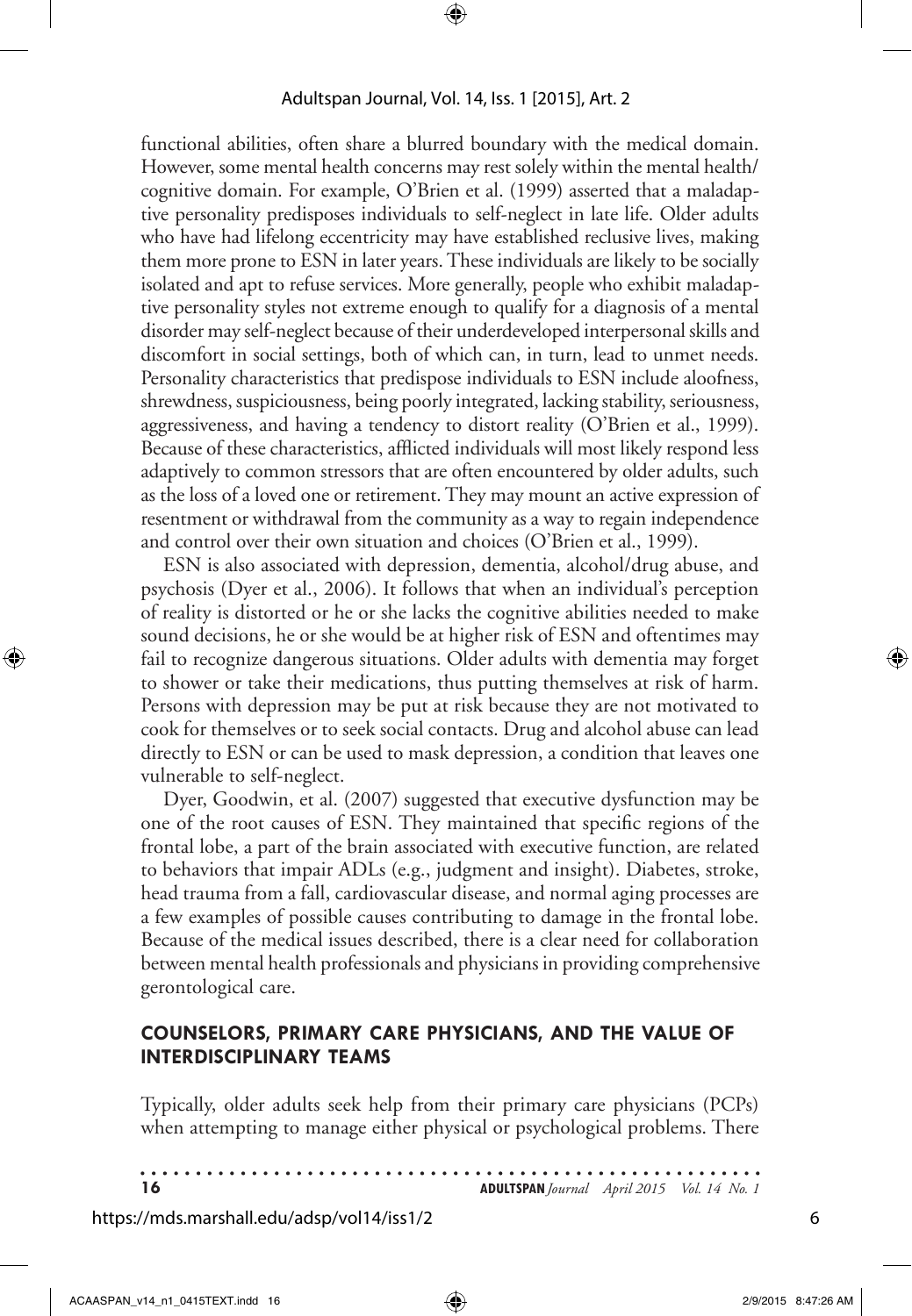are several reasons that older adults are rarely seen in mental health settings, including the stigma they associate with psychiatric care (Arean, Alvidrez, Barrera, Robinson, & Hicks, 2002) and the fact that many psychological problems in older adults manifest as physical symptoms (Abeles et al., 1998). Because PCPs have more contact than mental health professionals with older adults, they are positioned to play a major role both in the identification of ESN, especially in its early stages, and in linking older adults to needed services.

Unfortunately, despite being in an advantaged position to identify and intervene, PCPs lag behind other professionals in reporting elder abuse and neglect (O'Brien, 2010). PCPs fail to identify at-risk older adults in part because vulnerabilities to self-neglect are often not readily apparent during routine primary care visits (Naik, Kunik, Cassidy, Nair, & Coverdale, 2010). A primary concern is that PCPs lack the knowledge and skill to conduct an appropriate screening and assessment for ESN during the examination of suspected cases of mistreatment and neglect (O'Brien, 2010), and they sometimes feel ill equipped, unable, or even unwilling to provide supportive and therapeutic interventions to older adults (Spira, 2001). In addition, the reality of poor insurance reimbursement rates results in a short amount of time typically being assigned to a single PCP visit. The time constraints thus imposed result in truncated, disease-oriented interviews and examinations that omit important information about the older adult's home situations, relationships, and nonmedical concerns.

To meet the challenges of identification and intervention, medical professionals should be trained in identification of ESN and in recognizing the needs of those who self-neglect. In particular, the ability of PCPs to identify ESN in its very early stages is of great importance because it is common for older adults who self-neglect to eventually cease involvement with their PCP, at which point key opportunities for intervention and prevention are thwarted. At the very least, a PCP needs to routinely assess for quality-of-life issues during patients' medical visits. In addition, PCPs need to be encouraged to ask their patients and family members questions about self-neglect and be alert to the subtle cases of abuse/neglect (Gibbs, 2008).

To address gaps in PCP services related to ESN, some physicians, in what appears to be an emerging trend, rely on the services of mental health and social services professionals (Naik et al., 2010). Thus, in lieu of a PCP taking full responsibility for the many dimensions of ESN-related care, the services of a collaborative, interdisciplinary health care team can be employed, which would include a mental health counselor, legal services, and case management (Kates et al., 2011). Mental health counselors, with proper training in ESN assessment, intervention, and prevention, are well positioned professionally to work with PCPs to identify contributing factors that are related to self-neglect, such as depression, grief, or a decreased sense of worth; provide age-appropriate interventions; and implement effective preventive intervention strategies. Counselors can also work with interdisciplinary teams to evaluate the older adult's capacity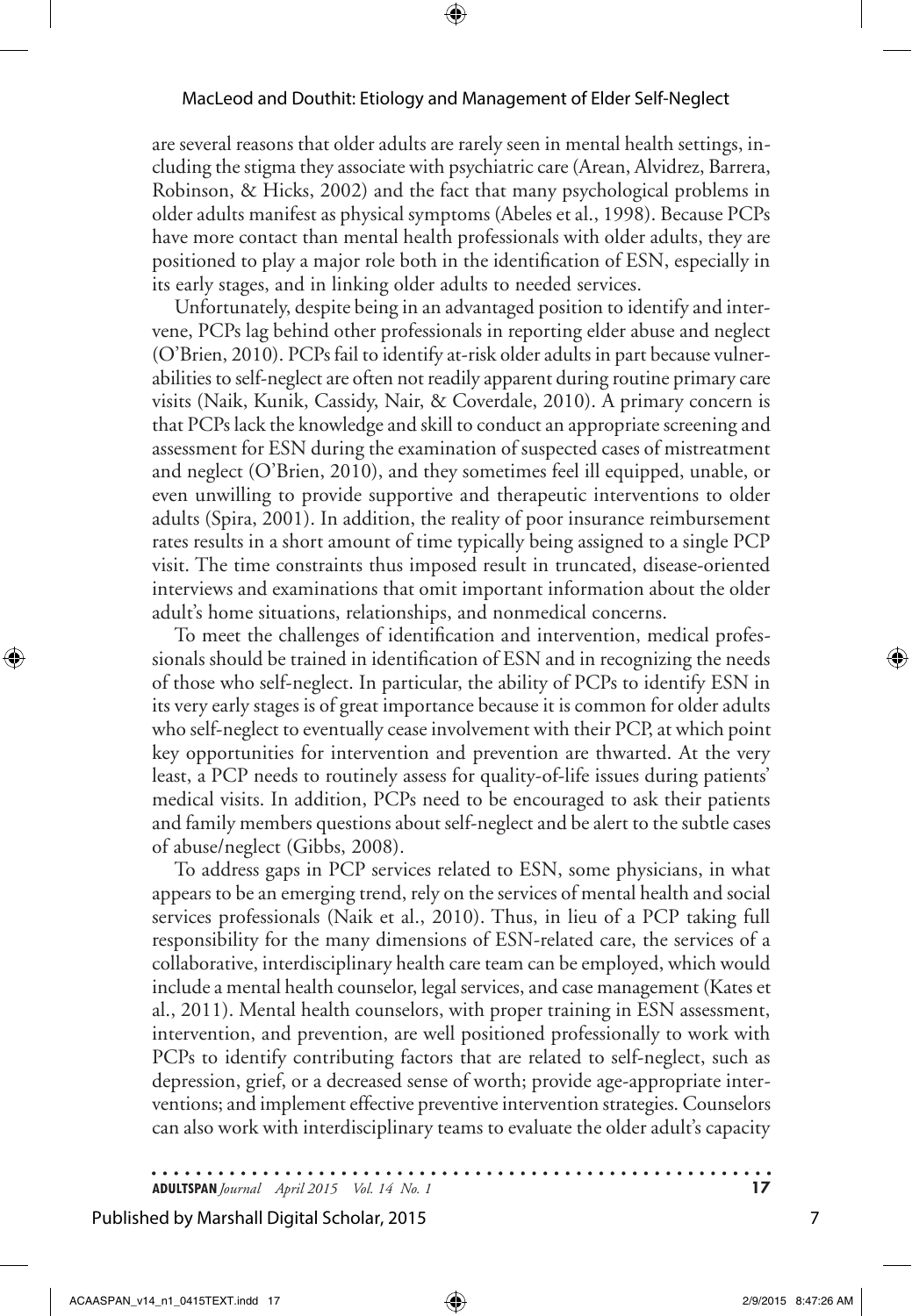for making sound decisions regarding his or her own care. Because restricting personal choice imposes on one's autonomy, clear and objective findings are required from assessment tools as well as clinical interviews. It is important to note, however, that only the legal system has the ability to deem someone incompetent; should it be determined that an individual is incompetent, a guardian is appointed to oversee the patient's care needs.

More generally, input from counseling services can help to counterbalance the primary care, medical-model approach to eldercare. The mental health counselor brings a repertoire of assessment, intervention, advocacy, and collaboration skills to the integrative interdisciplinary process. Included among these skills is the ability to assess the client and his or her needed resources from a systemic, contextual vantage point. In addition, collaboration is consistent with the emerging concept of the patient-centered medical home (Kates et al., 2011).

## **Ethical Dilemmas**

How does a counseling professional working in a gerontological setting assess self-neglect while maintaining respect for a client's autonomy, particularly given the fact that Americans so value their independence? If the patient has capacity, does he or she have the right to refuse care and intervention? These are the ethical dilemmas addressed in this section.

Ethical/legal issues associated with ESN are oftentimes difficult to resolve without knowing the contextual strengths and challenges of the individual. Generally, if individuals have the capacity to make decisions for themselves, they are free to make "poor" choices so long as those choices do not place others or self at risk of serious harm. Obviously, if a person lacks decision-making capacity and refuses help from family or other care providers, it may be unsafe for him or her to remain at home alone (Gill, 2009). However, the question remains: At what point is intervention a moral imperative when an older adult who has capacity places himself or herself at risk? The answer is that it depends on answers to pivotal questions, all of which could be within the purview of a mental health counselor who is part of an invested interdisciplinary health care team.

As stated earlier, one of the most important questions to consider is whether the individual, through self-neglect, is creating a life-threatening or seriously injurious risk for himself or herself or for others who live in close proximity. It is also critical to ascertain whether the individual who is self-neglecting has needed social resources should he or she choose to address the areas of neglect. Important related questions that can help to ascertain the adequacy of social resources include the following: Does the individual live alone? Does he or she have relationships with supportive individuals who can intervene? Is the self-neglecting person coping with an abusive child, spouse, or other close relationship in which he or she is being emotionally and/or physically abused? Another key question is whether the individual has the financial capacity to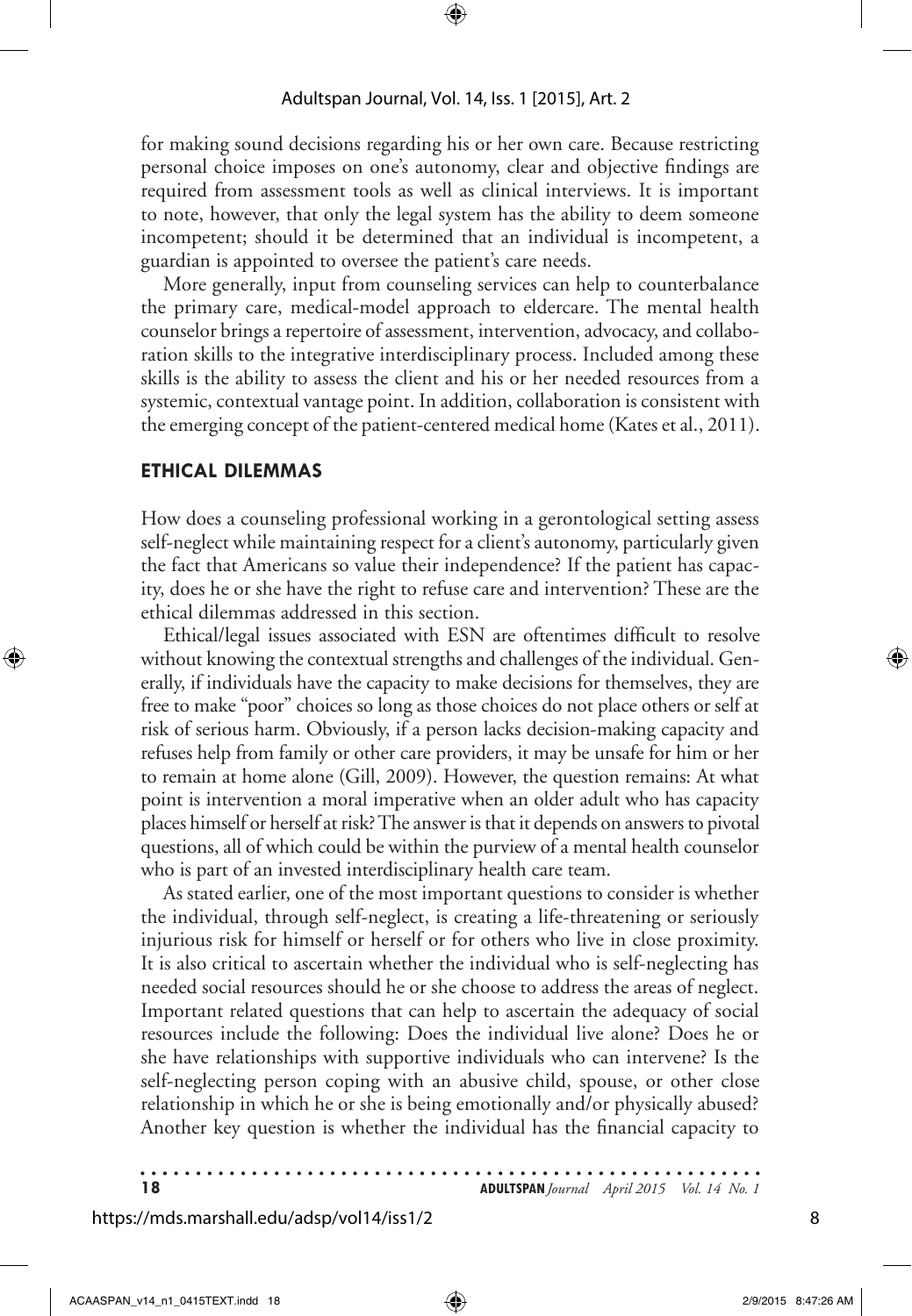attend to needs that are being neglected. It is possible that someone with access to the individual's financial resources is pilfering assets. It is also important to know if the individual is suffering from psychological challenges, such as grief or complicated grief, that is impeding his or her ability to act on areas of need. Psychosocial assessments from mental health professionals can play an integral part in answering these questions and can be used in conjunction with the PCP's assessments in an effort to impose the least restrictive solution. However, most mental health professionals would agree that providing services related to health and safety overrides the right to self-determination. In essence, there is a higher value placed on individual and community welfare than individual autonomy. Additionally, there may be incidences where the ethical obligation to respect an older adult's autonomy conflicts with the ethical principle of "do no harm" (Mauk, 2012).

As mentioned previously, research is needed to develop nuanced, evidencebased screening tools so that helping professionals know when and how to intervene (Dyer, Pickens, & Burnett, 2007). These instruments, which would aim to clarify, contextualize, and rate the severity of the self-neglect, could allow professionals to balance the individual rights of the client with his or her health and safety needs (Dyer, Pickens, & Burnett, 2007; Poythress et al., 2006). Put simply, if counselors had a valid and reliable screening tool to assist in assessing the severity and circumstances surrounding ESN, they could then match the intervention needed to the severity of the client's self-neglect. This would help to minimize the risk of violating self-determination when it is unnecessary to do so. In addition, because of the complexity of ESN, social, legal, medical, psychiatric, and community services could then be mobilized, integrated, and tailored to individual need, thus providing older adults with comprehensive care, including prevention, while at the same time balancing their safety with their autonomy.

# **Identified Interventions**

How do we, as counselors, provide interventions for at-risk older adults who are within their rights to refuse treatment and are found to have capacity? According to O'Brien et al. (1999), it is sometimes advantageous to approach self-neglecting individuals by "playing to their sense of isolation, their sense of their history, who they are, who they were when they were younger and who they are now" (p. 14). Research supports the use of interpersonal therapy, problem-solving therapy, and reminiscence therapy as effective, evidence-based practices in geriatric mental health (Bartels, Haley, & Dums, 2002), and these intervention strategies may be adapted to use in ESN. Best practice when working with ESN involves building a therapeutic relationship, supporting a person-centered approach, and listening to clients' perspectives of their current circumstances (Day & Leahy-Warren, 2008). There is also value in allowing older

**ADULTSPAN***Journal April 2015 Vol. 14 No. 1* **19**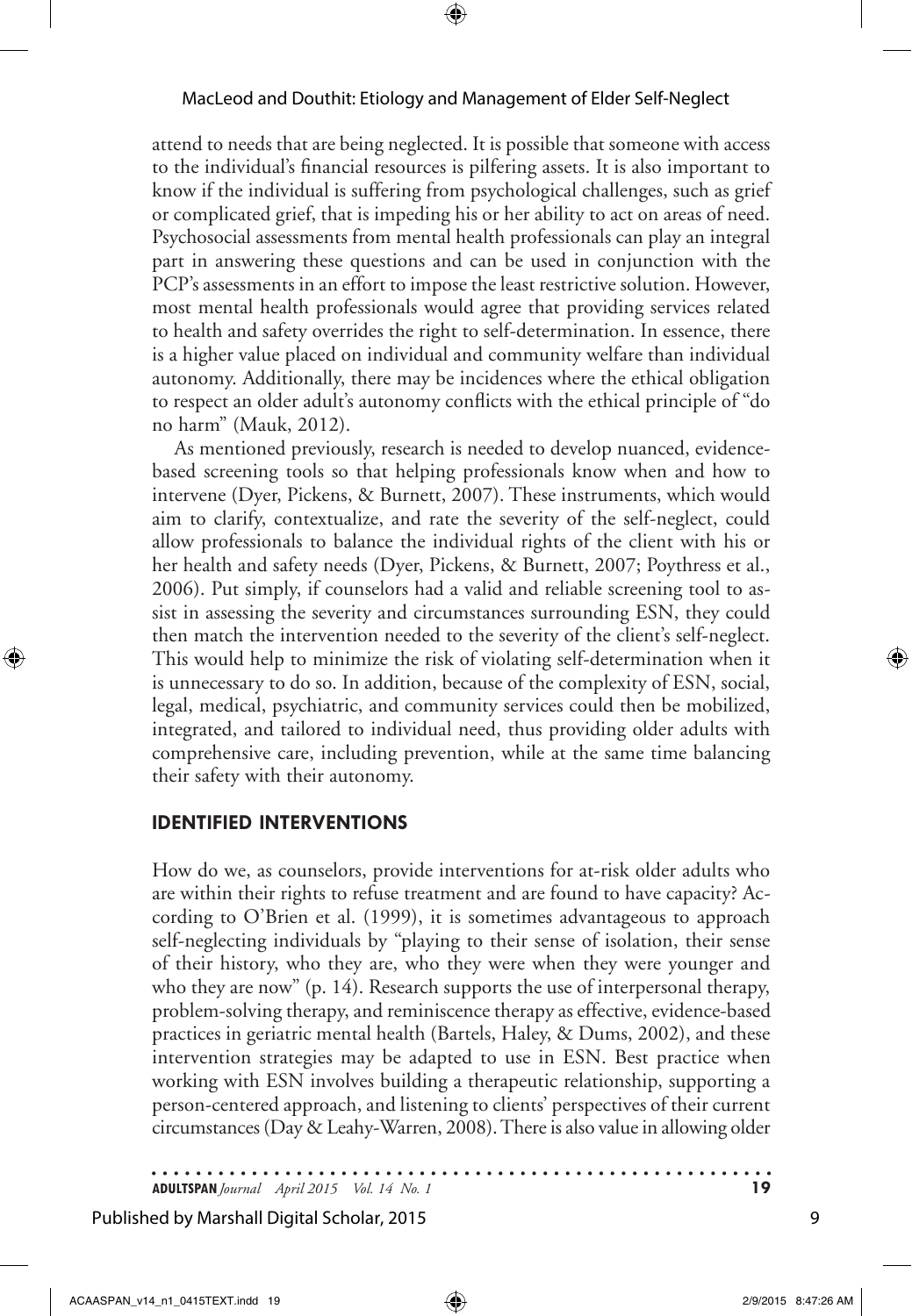adults the opportunity to relay their life stories to support their "ego integrity" (Fraser, 2006, p. 33) or belief that their lives have meaning and purpose. In other words, active listening should take precedence over logical persuasion as a way to entice older adults who refuse any interventions or treatments to begin accepting them.

Given the complex array of needs of older adults who self-neglect, an interdisciplinary, multidimensional intervention is needed to address this problem in a comprehensive way. In addition, knowing the specific etiology of ESN for a particular individual can assist counselors in selecting the most effective interventions. In a study by Iris et al. (2009), which underscored a central principle in comprehensive ESN intervention strategies, an informal group of professionals from various disciplines was selected to brainstorm ideas related to the formulation of a conceptual model to understand ESN. Included in this team were senior service program supervisors, geriatricians, social workers, local policy analysts, program planners, elder law practitioners, university-based researchers, public health representatives, elder rights representatives, an ombudsman, and a representative from the local Department on Aging. This comprehensive team identified key points in shaping a conceptual model of ESN, which underscored the importance of examining personal, environmental, and social risk factors, as well as self-care barriers. Furthermore, Iris et al. proposed that it is necessary to "develop a protocol for collaboration with community-based service providers who can not only conduct mental health assessments but also are able to speak to the need for more multidisciplinary self-neglect assessment teams" (p. 11). Unfortunately, "older adults constitute a population that has been grossly underserved in counseling services" (Myers & Harper, 2004, p. 1), which may point to a key explanation for the alarming ESN prevalence. PCPs could "provide initial education about mental health services in their office or clinic and then persuade (at risk) patients to utilize them" (p. 5).

For those older adults who do not have a PCP, a holistic assessment and intervention could be conducted in an outpatient geriatric clinic. Dyer and Goins (2000) and Dyer, Pickens, and Burnett (2007) suggested that house calls should be used as a way to reach older adults who are immobile or isolated. In any case, it takes multiple collaborators, such as physicians, attorneys, nurses, physical therapists, and mental health providers, to provide comprehensive service delivery that meets the physical, medical, legal, cognitive, and socioeconomic challenges that affect older adults and lead to ESN. It also requires a coordinated effort to balance the duty to protect and the duty to respect civil liberties (Mosqueda & Dong, 2011).

## **Preventive Measures**

Evidence suggests that the "best practice approach requires an early identification component of ESN as well as a preventive component" (Day & Leahy-Warren,

| -20 | <b>ADULTSPAN</b> Journal April 2015 Vol. 14 No. 1 |  |
|-----|---------------------------------------------------|--|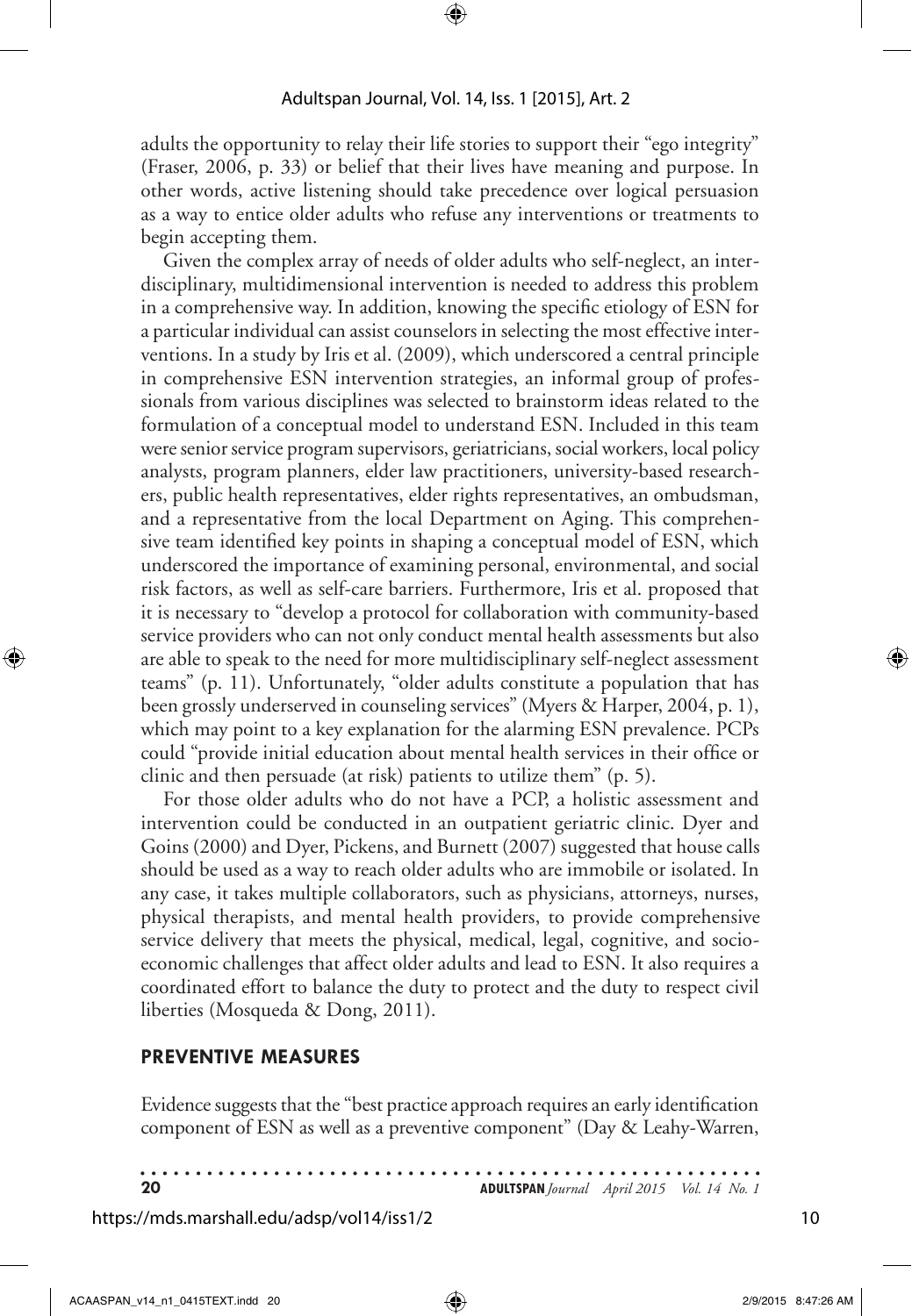2008, p. 28).However, the ideal goal of prevention will be difficult to achieve given the complex nature of ESN. As is true for intervention, the prevention of ESN will require comprehensive as well as integrative approaches involving mental health, social services, and governmental organizations (Naik et al., 2008). O'Brien et al. (1999) proposed developing *at-risk registers* to be used by various professions as a way to identify potential self-neglecters at an earlier stage in ESN development. For example, if a PCP knows that an older male adult has just lost his much relied-upon spouse, his children live out of state, and he is now living alone managing a chronic illness such as diabetes, the PCP may want to place this man in an at-risk register. An effective solution would be to refer this at-risk individual to an on-site geriatric assessment team or a mental health provider for a psychosocial evaluation of his functioning and coping abilities. This collaborative approach would not only allow for better medical and mental health care, but also has been found to reduce overall medical expenditures (Bartels et al., 2002). In addition, it is likely that the stigma associated with seeing a mental health provider may be lessened if care is provided within the context of medical care from one's PCP or a geriatric outpatient clinic.

Other important steps leading to prevention include providing ESN education to the general public and creating outreach services for older adults. In an effort to achieve early identification of older adults at risk for ESN, a centralized, publicly supported, "pre"–adult protective service could be developed. This idea expands on O'Brien et al.'s (1999) notion of an at-risk register, but rather than emphasizing the individual practitioner's record keeping, it extends the database to include a regional registry of adults in need of close attention. With the goal of minimizing the need for adult protective service by offering preventive services to older adults at risk of ESN, a geriatric task team could be assigned to assess these pre–adult protective referrals.

As a complement to this preventive measure, publicly subsidized services could be established to assist out-of-area families in helping their older family members to avoid becoming at risk of self-neglect. Currently, there are a few privately funded services of this nature available, but for many older adults and their families, the cost of these services is prohibitive. Financial case management, companion services, transportation, simple ADL assistance, basic home repairs, setting up electronic devices, and completing health care proxy/power of attorney forms are a few possible services that could be provided, in addition to having a geriatric team available for consultation as needed.

# **Conclusion**

It is clear that multidimensional and holistic approaches are necessary to improve the quality of life of older adults and to decrease or prevent serious public health problems such as ESN. One important step toward implementing a multidimensional approach is to include counseling services as a treatment option within the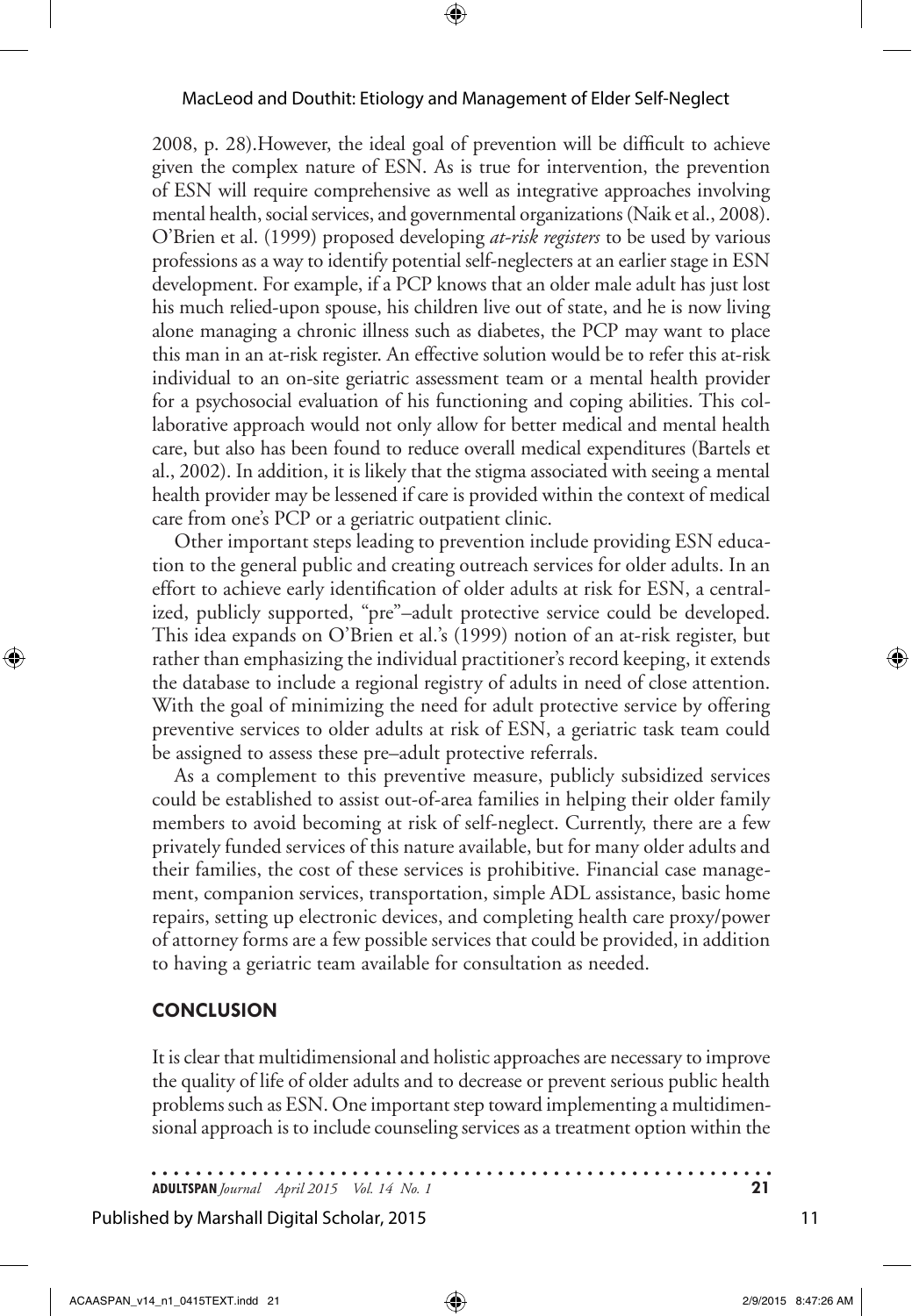medical primary care setting. Educating PCPs regarding the necessity of these services would be an essential step toward implementing change and would represent a significant effort toward closing the gap between research and service delivery.

At the most fundamental level, there needs to be a universal definition of ESN. Research is needed to devise a valid, reliable, and standardized clinical diagnostic tool to detect ESN, as well as identify when and how to intervene once ESN has been detected. It is hoped that reliable identification of selfneglect as a syndrome would allow for early identification and pave the way for third-party reimbursement (O'Brien, 2010). It is also hoped that changes in reimbursement structure would provide the resources needed to elucidate ESN etiology, in that uncovering the root cause of an individual's ESN is essential in ensuring that treatment options thereafter are appropriate and effective.

Medical care has become so specialized that caring for an individual entails multiple office visits to various locations. A return to comprehensive care delivered in a central location may be necessary to ensure there is continuity of care for older adults who are overwhelmed by the complexities of the current health and mental health care systems. An interdisciplinary style of practice, with the incorporation of other providers such as nurses, nurse practitioners, home health nurses, counselors, and case managers, provides an ideal arrangement for efficient management of neglect cases but requires a total overhaul of the reimbursement system. As O'Brien (2010) suggested, "Perhaps a new model of care, the patientcentered medical home, has the greatest potential for a more accessible, and interdisciplinary approach" (p. 103).

Public policy changes are necessary to ensure that older adults have adequate funding for needed services. Ultimately, the financial advantage of funding preventive services would far outweigh the cost of intervention related to more severe forms of ESN. In the interest of creating a social fabric woven with compassion and care for the most vulnerable, having necessary services in place (prevention as well as intervention) to ensure that older adults have much-needed safety nets ready must be a public imperative.

#### **References**

- Abeles, N., Cooley, S., Deitch, I. M., Harper, M. S., Hinrichsen, G., Lopez, M. A., & Molinari, V. A. (1998). What practitioners should know about working with older adults. *Professional Psychology: Research and Practice, 29,* 413–427.
- Arean, P. A., Alvidrez, J., Barrera, A., Robinson, G. S., & Hicks, S. (2002). Would older medical patients use psychological services? *The Gerontologist, 42,* 392–398.
- Bartels, S. J., Haley, W. E., & Dums, A. R. (2002). Implementing evidence-based practices in geriatric mental health. *Generations, 26,* 90–98.
- Bartley, M., O'Neil, D., Knight, P., & O'Brien, J. G. (2011). Self-neglect and elder abuse: Related phenomenon? *Journal of the American Geriatrics Society, 59,* 2163–2168.
- Choi, N., Kim, J., & Asseff, J. (2009). Self-neglect and neglect of vulnerable older adults: Reexamination of etiology. *Journal of Gerontological Social Work, 52,* 171–187.
- Day, M. R., & Leahy-Warren, P. (2008). Self-neglect 2: Nursing assessment and management. *Nursing Times, 104,* 28–29.

. . . . . . . . . . . . . . . . . . . . . . . . . . . . . . **22 ADULTSPAN***Journal April 2015 Vol. 14 No. 1*